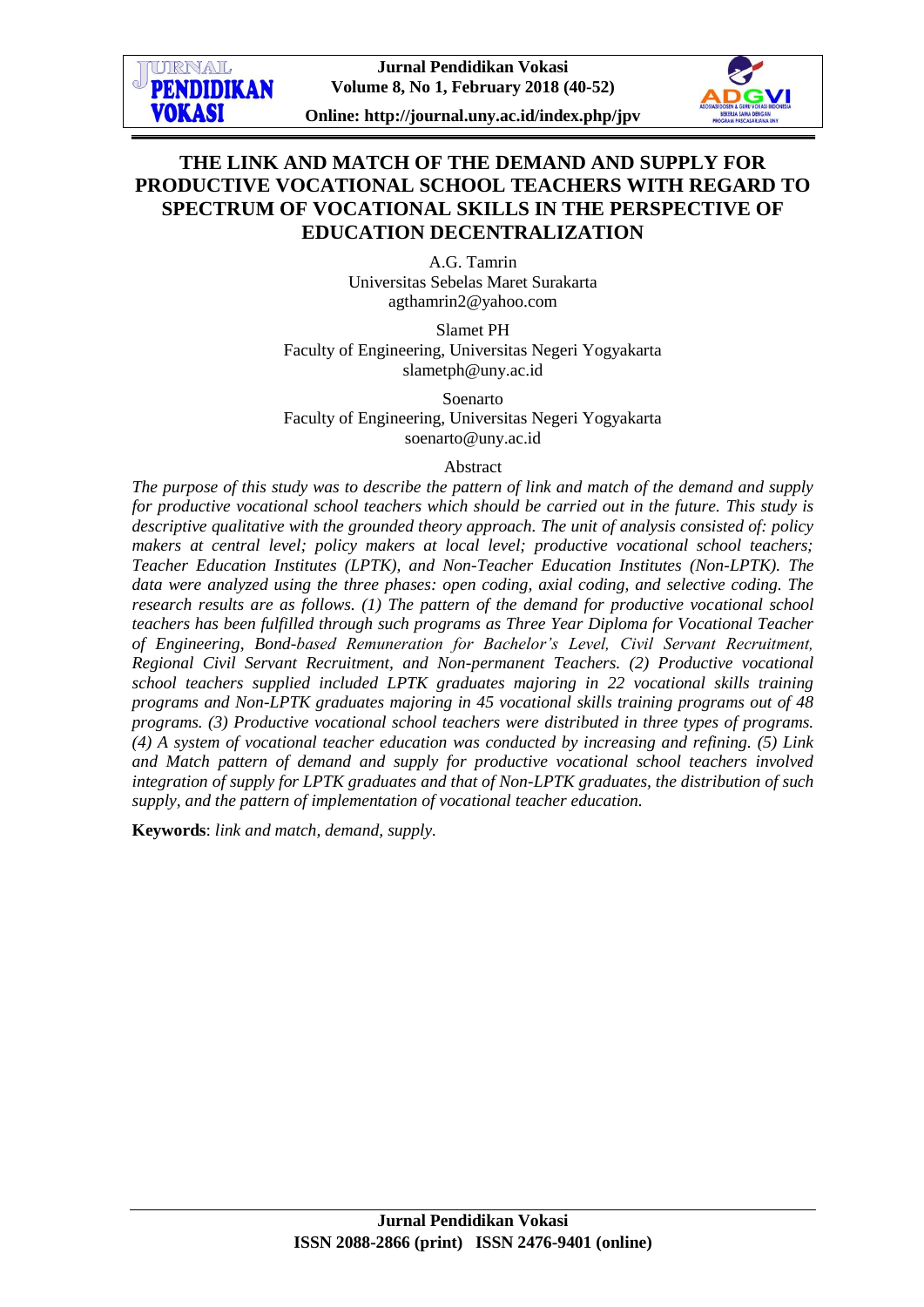### **INTRODUCTION**

National development wil achieve its great success if qualified human resources are available in optimizing and maximizing the improvement of all development dimensions. Qualified resources can be attempted through education, either formal or nonformal. One of educational units in formal sector which is intended to prepare the graduates particularly to achieve excellence in the world of work is vocational high school (*Sekolah Menengah Kejuruan*/SMK).

Article 13 and 15 of Law on the National Education System *(Undang-Undang Sistem Pendidikan Nasional)* No. 20 of 2003 define the SMK as "a vocational educational unit which serves as the continuation of primary level education and is intended to prepare learners for certain fields of work." Meanwhile, Djojonegoro (1998, p. 34). Suggested SMK graduates to be closer to a world of work In short, SMK was designed to prepare learners or graduates to enter the world of work ,and to be able to improve professional attitudes in certain fields of work. For SMK graduates, the top priority is the world of work.

The current improvement is marked by several achievements in advances in science and technology. All countries will directly get involved in an era of global competition. The increasing global competition will occur in the 21st century, a century of rapid advances in science (Tilaar, 2004, p. 39). The presence of the era of global competition requires the SMK to develop and keep pace with development in the world of work. Therefore, it is important for SMK to competencies held to remain relevant with demands of the world of business and industry in the era of global competition. One of attempts made by Directorate of Guidance of SMK as a work unit of Ministry of National Education responsible for the existence of SMK was shown with the issuance of vocational skills training programs. The development of SMK as the main institution aiming at the improvement of human resources is of importance since it is related to two concomitant, or complementary things: (1) policies regarding local autonomy and central-local balance financial relationship which require supports of qualified technical/ production skills and reliable mana-

gerial skills to revive national economy, and (2) more strict and sharper demands and problems of globalization era, particularly in the field of industrialization and information technology, which lead to rapid change in science and technology. Such condition, on the one hand, provides opportunities to accelerate development rate, and on the other hand, brings about challenges on the improvement of human resource quality (Team of YPPTI, 2010).

The spectrum of vocational skills was first stipulated in Decision of the General Directorate of the Ministry of Primary and Secondary Education No. 251/C/MN/2008 dated August 27, 2008 and enacted in early Academic Year 2008/ 2009 to grade X students. Meanwhile, the implementation to grade XI and XII students remained to refer to Letter of the General Directorate of the Minister of Primary and Secondary Education No. 925/C.C5./KP/07 dated February 28, 2007 concerning the Adjustment of Vocational Programs based on SMK curriculum on 1999 and 2004 editions. Then, the Decision on Spectrum of Vocational Skills was updated to the Letter of General Directorate of Secondary Education Decision No. 7013/D/KP/2013 dated December 4, 2013 regarding Spectrum of Vocational Skills. Then, it was updated to the Letter of General Directorate of Primary and Secondary Education No. 4678/D/KEP/ MK/2016 dated September 2, 2016 on Spectrum of Vocational Skills. In reference to the updated decision regarding spectrum of vocational skills, the education program of SMK was divided into 9 fields of skills, 48 vocational skills training programs, and 142 vocational competencies. The names of skills training program and vocational competencies held by SMK were adjusted to the latest spectrum of vocational skills.

Beside structuring vocational competencies, the Ministry of National Education also made a change in ratio of Senior High School (*Sekolah Menengah Atas*/SMA) and SMK to be 30:70, in accordance with government's intention to increase the number of SMK and achieve ratio of SMK:SM 70%:30%. The number of SMK will increase. Up to 2008, 100 SMA and 341 SMK under local excellence basis had been developed. The ratio of the number of SMK students: SMA students were increasing from 30:70 in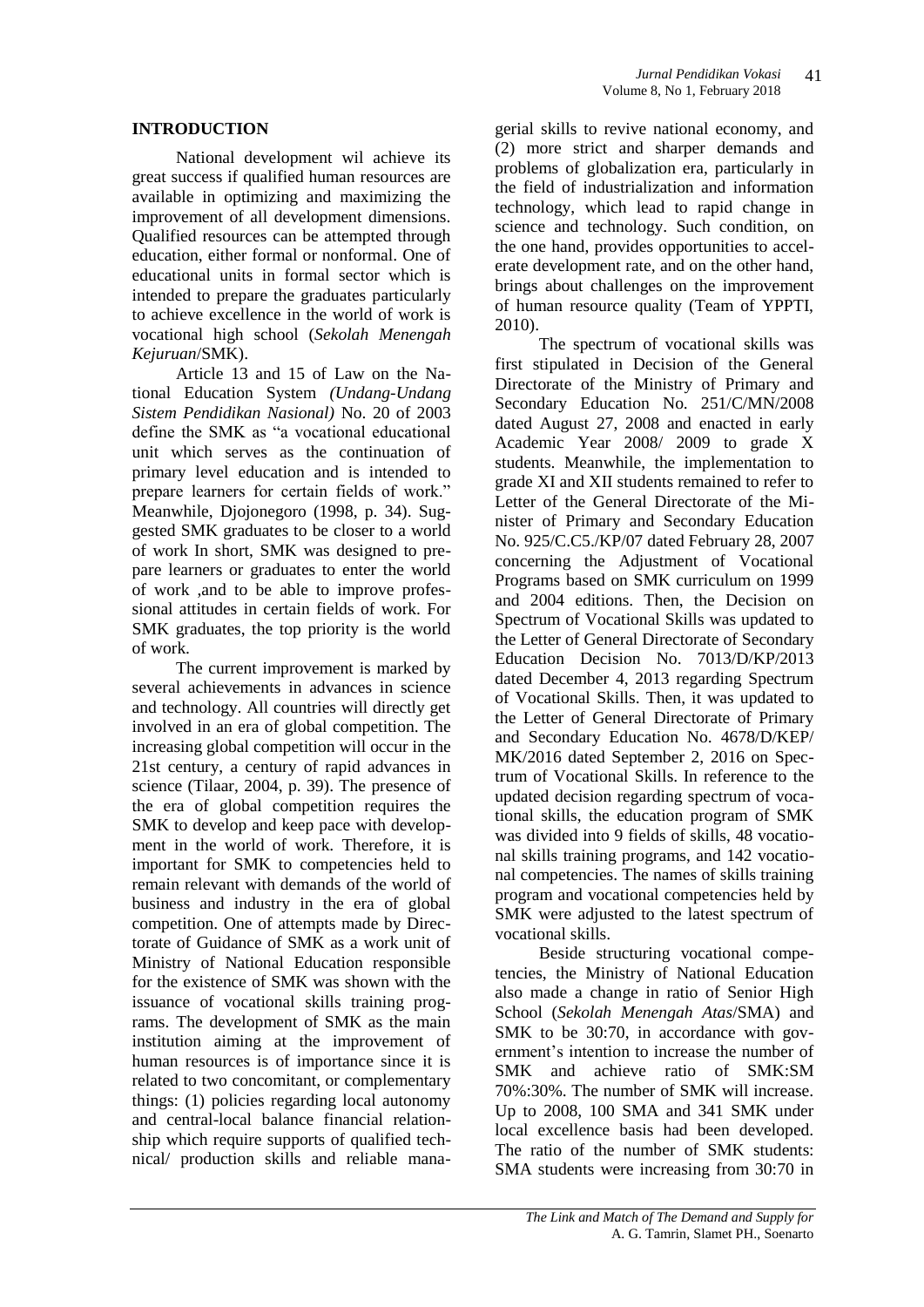2004 to 49:51 according to tentative count in the end of September 2009 (Ministry of National Education, 2010, p. 23). In term of the ratio of the number of government SMK and government SMA, the latest data indicates 67:33 (Bona, 2016).

The structuring of vocational competencies and the issuance of spectrum of skills and the development of ratio of the number of SMA:SMK (30:70) result in the fulfillment of productive vocational school teachers. The change in composition is predicted to exert an influence on the increase in demand for productive vocational school teachers which is limited in number (Jenner, 2010).

Teacher Education Institutes (LPTK) have provided the supply for vocational school teachers. However, vocational LPTK could only supply some based on spectrum of vocational skills. In fact, LPTK have not been able to fulfill the demand for productive teachers for all vocational skills programs and unable to follow a rapid change in differentiated advances in science (Tilaar, 2004, p. 42). After a pilot study conducted in several vocational LPTK and Directorate of Guidance of SMK, demand for productive vocational school teachers based on spectrum of vocational skills were compared to the availability of study programs held by vocational LPTK. The findings revealed that out of 9 fields of skills, LPTK were only able to provide productive voca-tional school teachers in 2 fields of skills including Business and Management, as well as Tourism. Vocational LPTK have not been able to fulfill the demand for productive vocational school teachers in the other 7 fields, particularly in the field of Energy and Mining, Health and Social Work, and Maritimeness.

Policies of the structuring of spectrum of vocational skills and the limited number of LPTK graduates to fulfill the demand for productive vocational school teachers according to spectrum of skills will influence the shortage of productive vocational school teachers. A presurvey carried out in SMKN2 and SMKN 5 Surakarta revealed that the teacher shortage occurred in all vocational competencies. The shortage was caused by the mismatch in degree certificates and the subjects handled, the absence of new formation in recruitment of productive teachers, and the number of teachers entering retirement or preretirement (pilot study conducted in SMKN 1

and SMKN 2, August-September 2011). In addition, Director of Directorate of Guidance of SMK (Dit PSMK) of Ministry of Education and Culture, Mustaghfirin Amin (Bona, 2016) pointed out that the teacher shortage presents as a problem in developing SMK. In reference to data of Ministry of Education and Culture, the number of productive vocational school teachers is 80,000 of total number of government SMK teachers of 278,000. The results of survey and the latest data indicate the lack of a sufficient number of productive vocational school teachers. Furthermore, government's program to enhance the quality of educated workforce through SMK Inpres leads to reduced the shortage or productive vocational school teachers.

Attempts to fulfill the demand for productive vocational school teachers have been made by the Ministry of Education and Culture through Directorate of Guidance of SMK and Directorate of Guidance of secondary education Educators and Education Personnel (P2TK). However they seem to be in short run and add-hock in fulfilling the demand for productive vocational school teachers with regards to spectrum of vocational skills and the supply for teachers in perspective of education decentralization. Such attempts cannot be continuously made in a long run due to their vulnerability to tentative policies without references derived from comprehensive and in-depth scientific studies to be legal product for foundation of the policies.

Clearly, several problems encountered by productive vocational school teachers include: the issuance of the structuring of vocational skills, the limited number of LPTK graduates majoring in spectrum of vocational skills, the teacher shortage, the change in authority of recruitment of productive teachers in perspective of education decentralization, and unclear foundation of attempts to deal with the demand for productive vocational school teachers. Problems encountered by productive vocational school teachers seem to be excessive and complicate the world of Indonesian education. A clear pattern based on comprehensive and in-depth scientific study to present as legal product underlying attempts to fulfill the demand for productive vocational school teachers is required. For that reason, a research on the effective link and match of demand and supply for pro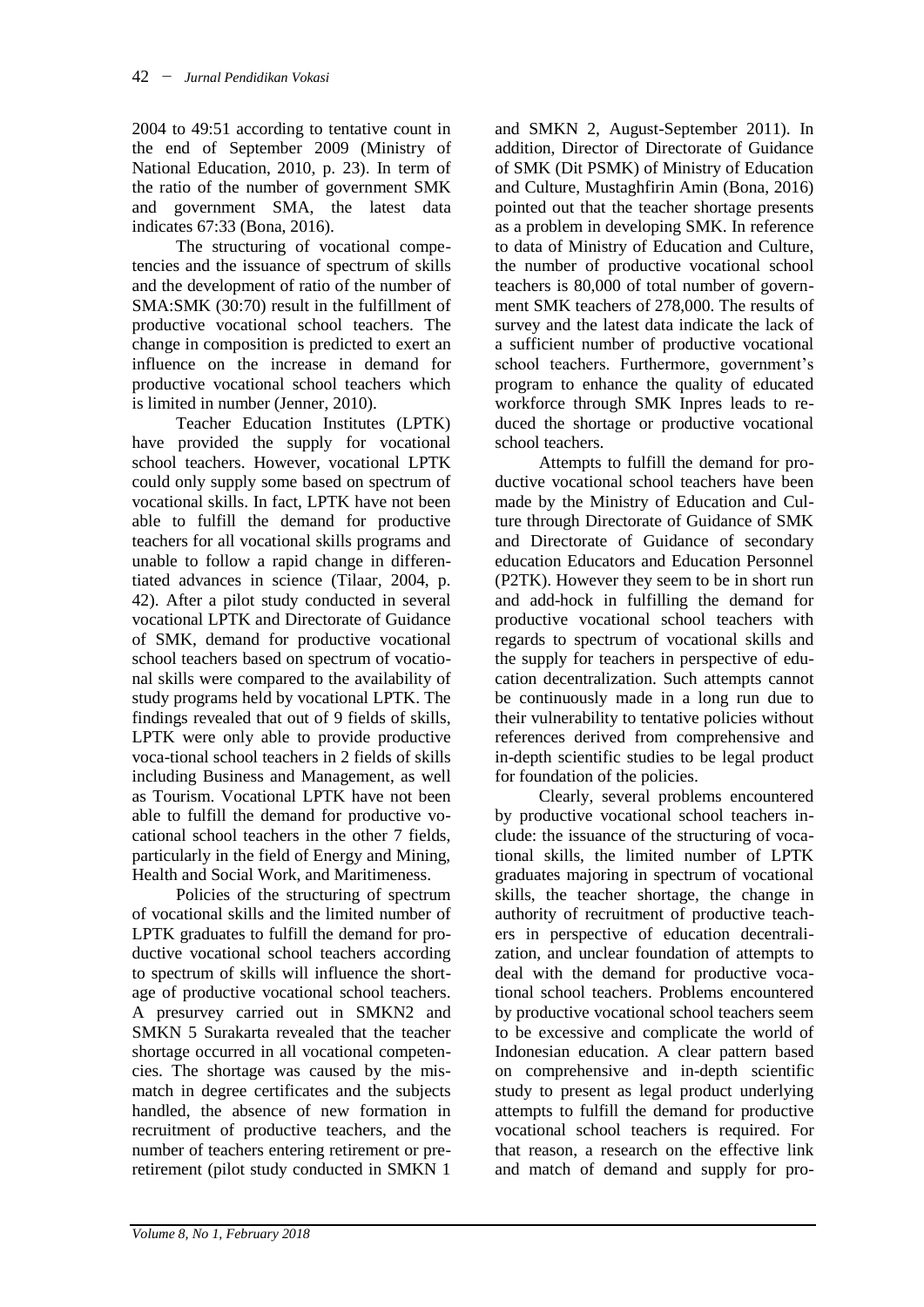ductive vocational school teachers based on the spectrum of vocational skills in perspective of education decentralization is required.

Such problems appear to vary and be complicated. To guarantee in-depth results of research, the research focused on: (1) the overview of the fulfillment of demand for productive vocational school teachers which was carried out by central and local governments; and (2) the overview of the pattern of link and match of the demand and supply for vocational school teachers with regards to the spectrum of vocational skills for vocational skills training programs which have not been held by government vocational LPTK, but rather have held by government non-LPTK.

Based on the focus of problem, the research question is: How is the pattern of link and mach of the demand and supply for productive vocational school teachers which should be carried out in the future?

The purpose of the present research was to answer research question, particularly to describe the link and match pattern of the demand and supply for productive vocational school teachers which should be carried out in the future.

The benefits of the research are: (1) for government, in this case Ministry of Education and Culture, to link and match demand and supply for productive vocational high school teachers, (2) for higher education institutions, either Teacher Education Institutes or Non-Teacher Education Institutes, to work together for the link and match of demand and supply for vocational school teachers; (3) for government at provincial level, to construct policies regarding recruitment of productive vocational school teachers; (4) for SMK, to overcome problem of the lack of productive school teachers; (5) for other researchers, to conduct further study, or to refine the results of the present research.

## **RESEARCH METHOD**

The present research sought to examine and reveal actual phenomenon/symptom occurring in SMK: the shortage and scarcity of productive teachers for certain vocational training skills programs. Furthermore, in reference to the examined and revealed phenomenon, the research provided an overview of the pattern of fulfillment of productive vocational school teachers carried out by center and local governments and found out the overview of link and match pattern of supply and demand for productive vocational school teachers with regards to vocational skills training programs in the perspective of education decentralization.

Therefore, the type of the research is descriptive qualitative with grounded theory approach. Grounded Theory is a research method that prescribes systematic guidelines for data collection and analysis with the purpose of inductively building a framework explaining the collected data (Charmaz, 2006).

The research had been carried out for 1 year through several stages: (1) pilot study (3 months), (2) data collection (3 months); and (3) data analysis and report making (6 months). It was conducted in 2 locations: (1) main locations: Directorate of Guidance of SMK and Directorate of Guidance of Secondary Education Teachers of Ministry of Education and Culture, the Department of Youth Education and Sports of Surakarta, the Department of Education of Central Java province, Regional Civil Service Bureau of Surakarta, SMK Negeri 2 and SMK Negeri 5 of Surakarta, Faculty of Technology and Vocational Education of Universitas Pendidikan Indonesia, Faculty of Agriculture of Universitas Sebelas Maret Surakarta (UNS), Politeknik Negeri Semarang, and Institut Seni Indonesia of Surakarta; and (2) supporting location: Study Program of Vocational Technical Education of Faculty of Teacher Training and Education of UNS.

Units of analysis involve certain units regarded as research subjects, or anything related to the focus of research/ the examined components. They were determined by the researchers themselves to maintain the validity and reliability of the research.

The units of analysis were divided into 2 parts: (1) components of demand which include: (a) components of demand for which units of analysis cover: (a) policy makers at central level regarding vocational school teachers (Code K1) comprising, Directorate of Guidance of SMK (Code K1A), Directorate of Guidance of Secondary Education Teachers (Code K1B), and documents of Spectrum of Vocational Skills (b) policy makers at local level regarding vocational school teachers (Code K2), consisting of Department of Edu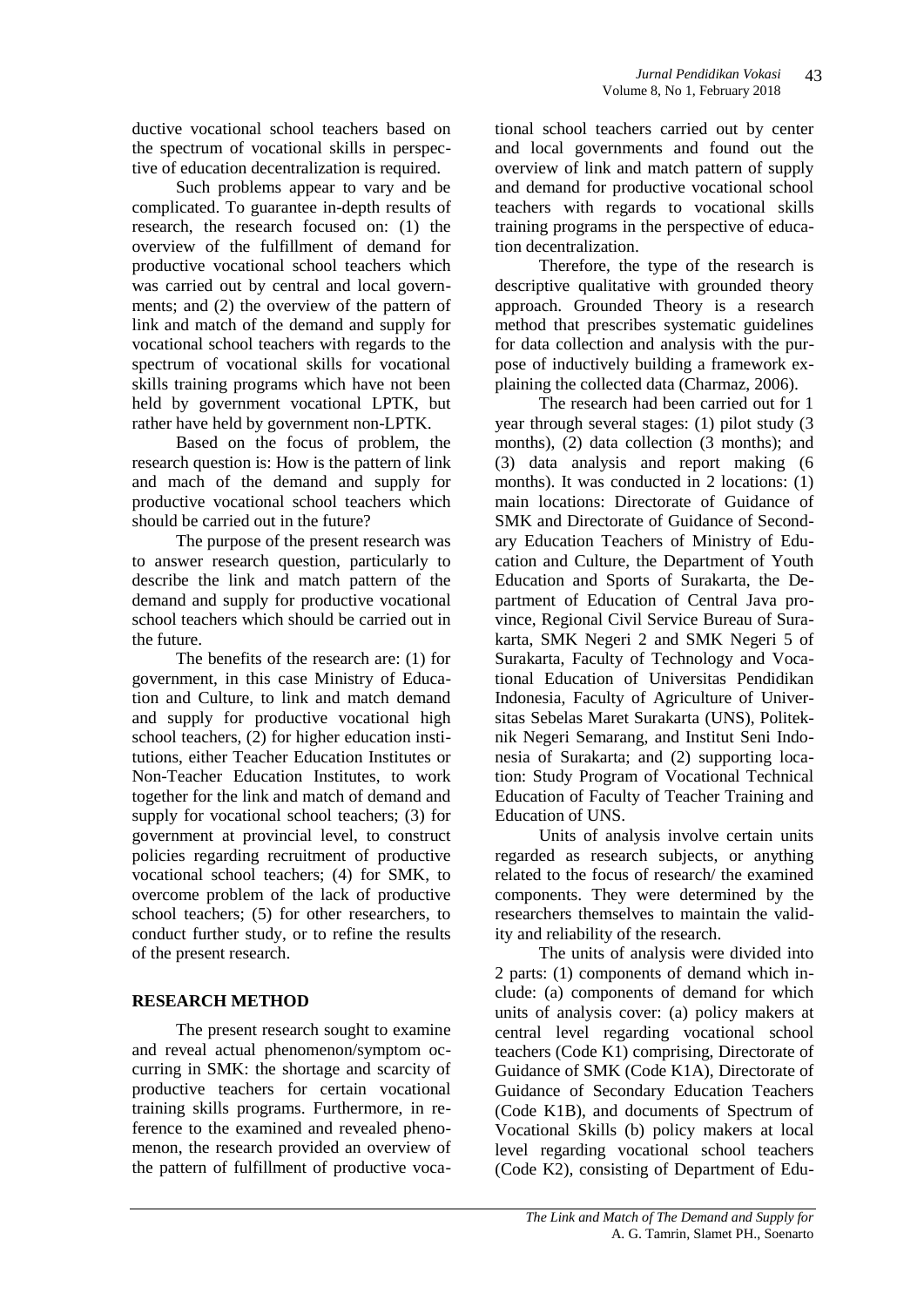cation of Surakarta (K2A), Department of Education of Central Java province (K2B), and Regional Civil Service Bureau of Surakarta (Code K2C); (c) users of productive vocational school teachers (Code K3), including SMKN 2 Surakarta (Code K3A), SMKN 5 Surakarta (Code K3B); and (2) components of supply with such units of analysis as: (a) institutes supplying productive vocational school teachers, Vocational LPTK (Code P1), including Faculty of Technology and Vocational Education of Universitas Pendidikan Indonesia (P1A), Study Program of Vocational Technical Education of Faculty of Teacher Training and Education of UNS (P1B) , and documents of higher education institutions; (b) Non-LPTK supplying graduates relevant to demand for SMK (Code P2), comprising Faculty of Agriculture of UNS (Code P2A), Politeknik Negeri Semarang (Code P2B), Institut Seni Indonesia Surakarta (Kode P2C), and documents of higher education institutions.

The main instruments of data collection are the researchers themselves. Several techniques of data collection were used to support the data collection. They include: (1) structured interview, used to explore data on experiences, thoughts, and perspectives of sources of primary data using interview guidelines related to the pattern of demand for productive teachers which has been fulfilled and the pattern of link and match of demand and supply for productive vocational school teachers; (2) document, used to explore documents derived from secondary data sources through guidelines of document review related to policies and regulations to fulfill the demand for productive subject teachers, both for the pattern of demand for productive teachers which has been fulfilled, and that of link and match of the demand and supply for productive vocational school teachers; (3) member check, used to recheck through discussions with informants to describe the pattern of fulfillment of supply for productive subject teachers which has been conducted, as well as the pattern of the link and match of the demand and supply for productive vocational school teachers based on documents and interview.

In order to maintain data validity, data triangulation technique was applied. It is a technique underlaid by multiperspective thinking patterns, meaning that a number of perspectives are required to draw a conclusion. Data (source) triangulation was used since data sources comprised documents, informants/ respondents with different levels, as well as member check. It leads the researcher to collect data using different data sources to test the data validity.

Data were analyzed using Miles & Hubermen's (1992, pp. 16-20), interactive model in qualitative research consisting of: (1) data reduction; (2) data display; and (3) conclusion drawing and data verification. Data analysis is done when data are being collected, and after data has been collected in certain periods (Sugiyono, 2009, p. 246). Interactive analysis is defined as analysis of which activities can be done through interaction of the components, or with data collection process during activities of data collection.

The collected data included those related to the pattern of demand for productive vocational school teachers which has been fulfilled by central and local governments, as well as those associated with the link and match pattern of demand and supply for productive vocational school teachers with regards to spectrum of vocational skills in perspective of education decentralization. After data collection, the researchers moved along the components of analysis. The process of data analysis was carried out in three consecutive components: data reduction, data display, and conclusion drawing.

Data reduction covered the process of selecting in which attention is centered to simplification and transformation of rough data obtained from interviews and documents, either primary or secondary data. Data display was done when organizing data; it involved systematic construction of information obtained from data reduction. Meanwhile, conclusion drawing was gradually conducted to get high degree of reliability in data/source triangulation and member check on the resulted findings consisting of the pattern of demand for productive vocational school teachers which has been fulfilled, as well as the link and match pattern of demand and supply for productive vocational school teachers with regards to spectrum of vocational skills in perspective of education decentralization. Therefore, data were analyzed since presurvey activities.

The implementation of such interactive analysis was done in two parts: data analysis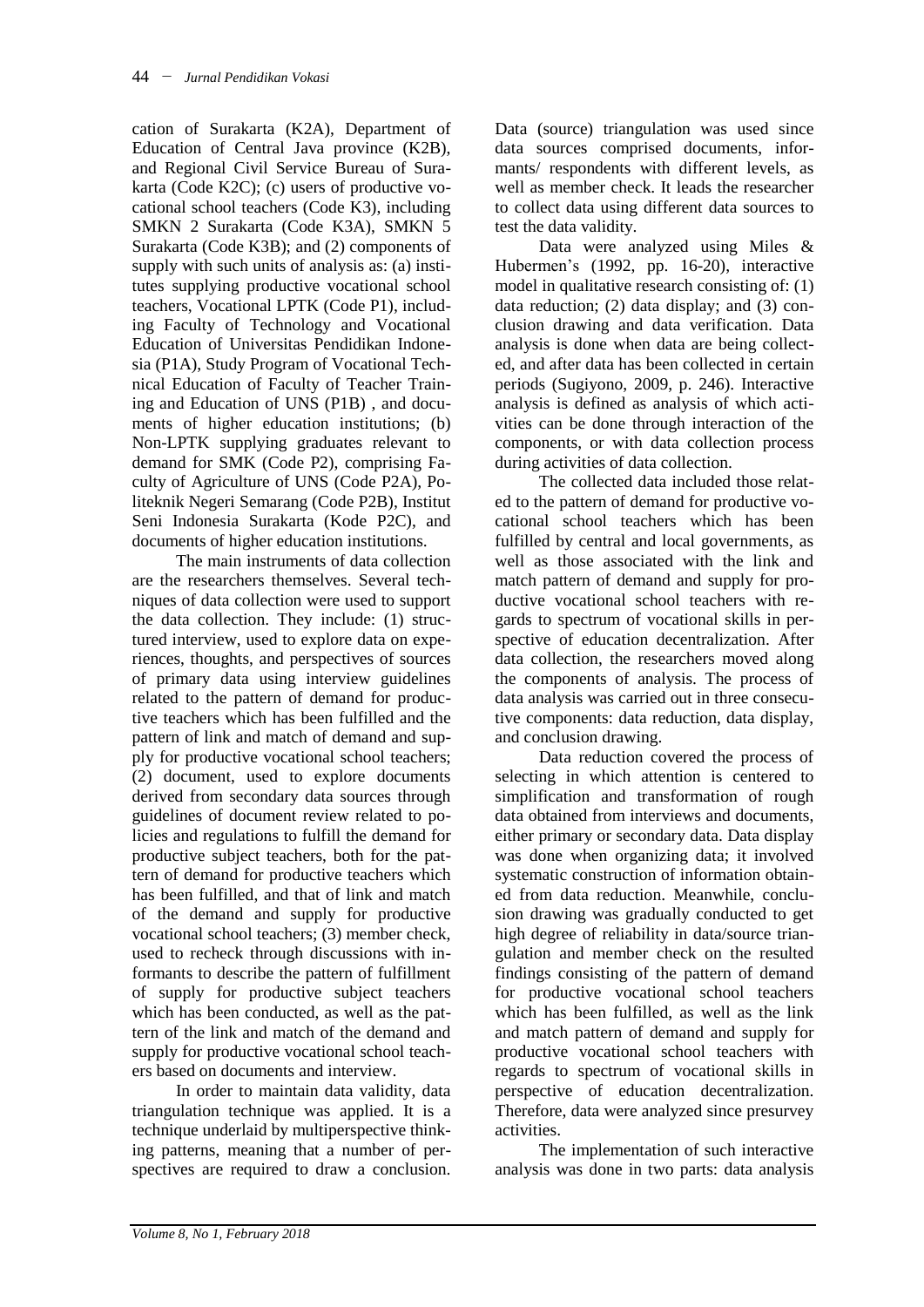of pattern of demand for productive vocational school teachers which has been fulfilled by government, and the link and match pattern of the demand and supply for productive vocational school teachers with regards to spectrum of vocational skills in perspective of education decentralization. Stages in the analysis referred to analysis with grounded theory approach through three phases of coding: open coding, axial coding, and selective coding (Cresswell, 2015, pp. 272-273).

Data analysis of pattern of demand for productive vocational school teachers which has been fulfilled. Data analysis of fulfillment of productive vocational school teachers was carried out through: (1) data collection using interviews to informants from DITPSMK of Ministry of Education and Culture, DITPGPM of Ministry of Education and Culture, Dikpora of Surakarta and of Central Java province, BKD of Surakarta, SMK Negeri 2 and SMK Negeri 5 of Surakarta, as well as relevant documents; (2) making of inference in the form of abstract conclusion drawing from analysis of interview data and documents. The abstraction of while understanding of data was synchronized with theory as foundation of analysis description; (3) analysis using qualitative study with conceptual scope which is to realize abstraction to become a concept of the pattern of demand for productive vocational school teachers which has been fulfilled. The realization of the abstraction was carried out in a row through three phases of coding in grounded theory: open coding, axial coding, and selective coding (Cresswell, 2015, pp. 272-273). The former involves describing categories and selecting a category as the center of phenomenon, the middle covers reviewing to understand the phenomenon, while the latter includes displaying information obtained from axial coding as the results of interpretation, and determining as research findings in the form of visual model; (4) member check to ensure the validity of the overview of pattern to obtain a pattern which is in accordance with the actual condition; (5) description of pattern of demand for productive vocational school teachers which has been fulfilled by government. Figure 1 describes the conducted analysis process.



Figure 1. Analysis Process Pattern of Demand for Productive Vocational School Teachers which has been Fulfilled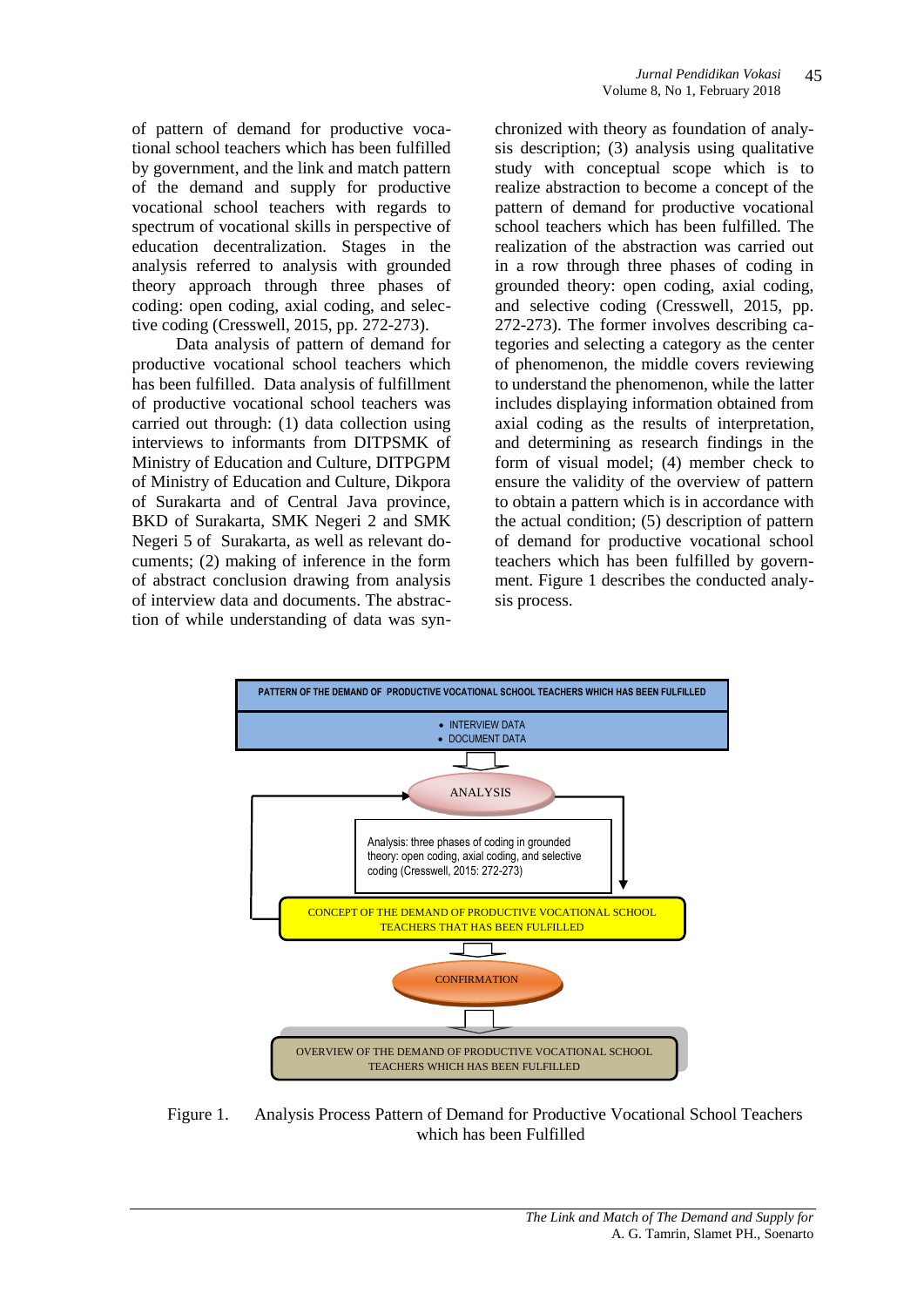

Figure 2. Analysis Process Link and Match of the Demand and Supply for Productive Vocational School Teachers

Data analysis of link and match pattern of the demand and supply for productive vocational school teachers with regard to spectrum of vocational skills in perspective of Education Decentralization

Data analysis of link and match pattern of demand and supply for productive vocational school teachers with regard to the spectrum of vocational skills in the perspective of Education Decentralization was conducted by as follows (1) collecting data through interviews with informants from DITPSMK of Ministry of Education and Culture, DITPGPM of Ministry of Education and Culture, Department of Education of Central Java province, Dikpora of Surakarta, BKD of Surakarta, SMK Negeri 2 and SMK Negeri 5 Surakarta; (2) collecting data through documents of spectrum of vocational skills, documents of the availability of study programs at vocational LPTK, documents of the availability of study programs at Non-LPTK, teacher professional

profession documents, Teacher Professional Education documents (PPG), and link and match documents; (3) Comparing documents of spectrum of vocational skills and documents of the availability of study programs at Vocational LPTK and Non-LPTK, and indepth review of the teacher's professional authority documents, teacher education documents, and link and match documents; (4) Making inference in the form of abstract conclusion drawing from analysis of interview data and documents. Abstraction derived from whole understanding of data was synchronized with theory as the foundation of the analysis description; (5) conducting analysis using qualitative study with the conceptual realm, that embodies the abstraction into concept of link and match pattern of the demand and supply for productive vocational school teachers with regard to spectrum of vocational skills in perspective of education decentralization The realization of abstraction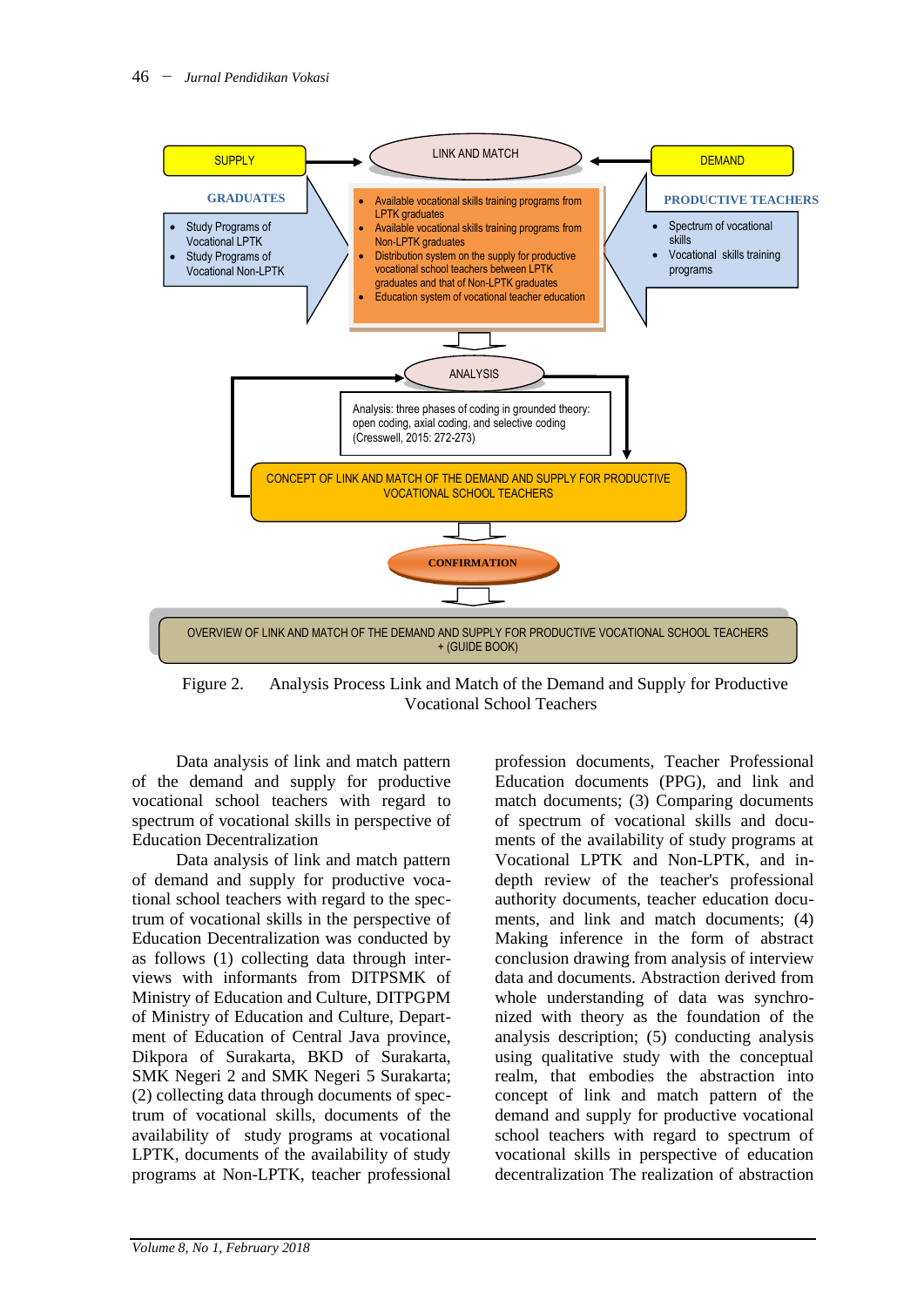into concept was done consecutively through three coding phases in grounded theory, i.e. open coding, axial coding, and selective coding (Cresswell, 2015, pp. 272-273). The former involves describing categories and selecting a category as the center of phenomenon, the middle covers reviewing to understand the phenomenon, while the latter includes displaying information obtained from axial coding as the results of interpretation, and determining as research findings in the form of visual model. At these stages, an overview of the supply for teachers from LPTK graduates and non-LPTK graduates based on the demand for vocational skills training programs in vocational school. Distribution system on the supply for productive vocational school teachers between LPTK graduates and that for Non-LPTK graduates, education system of vocational teacher education from LPTK graduates and that for Non-LPTK graduates, and overview of the link and match pattern of the demand and supply for productive vocational school teachers with regard to spectrum of vocational skills in perspective of education decentralization; (6) doing member check/ confirmation to check the validity of the research findings, so that the research findings generated can be in accordance with data analysis of interviews and documents; (7) determining link and match pattern of the demand and supply for productive vocational school teachers with regard to the spectrum of vocational skills in perspective of decentralization as the result of research findings; (8) making summary used as guideline for the link and match pattern of the demand and supply for productive vocational school teachers with regard to spectrum of vocational skills in perspective of education decentralization. The process of conducted analysis can be clarified in Figure 2.

#### **RESEARCH RESULT AND DISCUSSION**

#### **Pattern of Demand of Productive Vocational School Teachers which has been Fulfilled**

Pattern of demand of productive vocational school teachers which has been fulfilled was divided into two parts, namely the pattern of demand of productive vocational school teachers in the era of centralization and decentralization. The demand of productive vocational school teachers was fulfilled in the era of centralization through such programs as Three Years Diploma for Vocational Teacher of Engineering, Bond-based Remuneration for Bachelor's Level, Civil Servant Recruitment. The fulfillment of productive vocational school teachers in the era of decentralization includes Regional Civil Servant Recruitment, and Non-permanent Teachers.

Illustration of the supply for productive vocational school teachers from LPTK graduates and that Non-LPTK graduates based on the demand for vocational skills training program as can be shown in Table 1.

From the description in the Table 1, based on the 2016 demand for vocational training program on spectrum of vocational skills, productive vocational school teachers supplied included LPTK graduates majoring in 22 vocational skills training programs, while 26 vocational skills training programs were not available. The supply for Non-LPTK graduates was available in 45 vocational skills training programs, meanwhile three programs are not available.

### **Distribution System on the Supply for Productive Vocational School Teachers from LPTK Graduates and from Non-LPTK Graduates**

The availability of Productive vocational school teachers from LPTK graduates and Non-LPTK graduates was distributed in three types of programs, namely: (a) vocational skills training programs provided and fulfilled by LPTK graduates; (b) vocational skills training programs provided and filled by both LPTK and Non-LPTK graduates; and (c) vocational skills training programs pro-vided and fulfilled by Non-LPTK graduates. Table 2 presents such distribution system.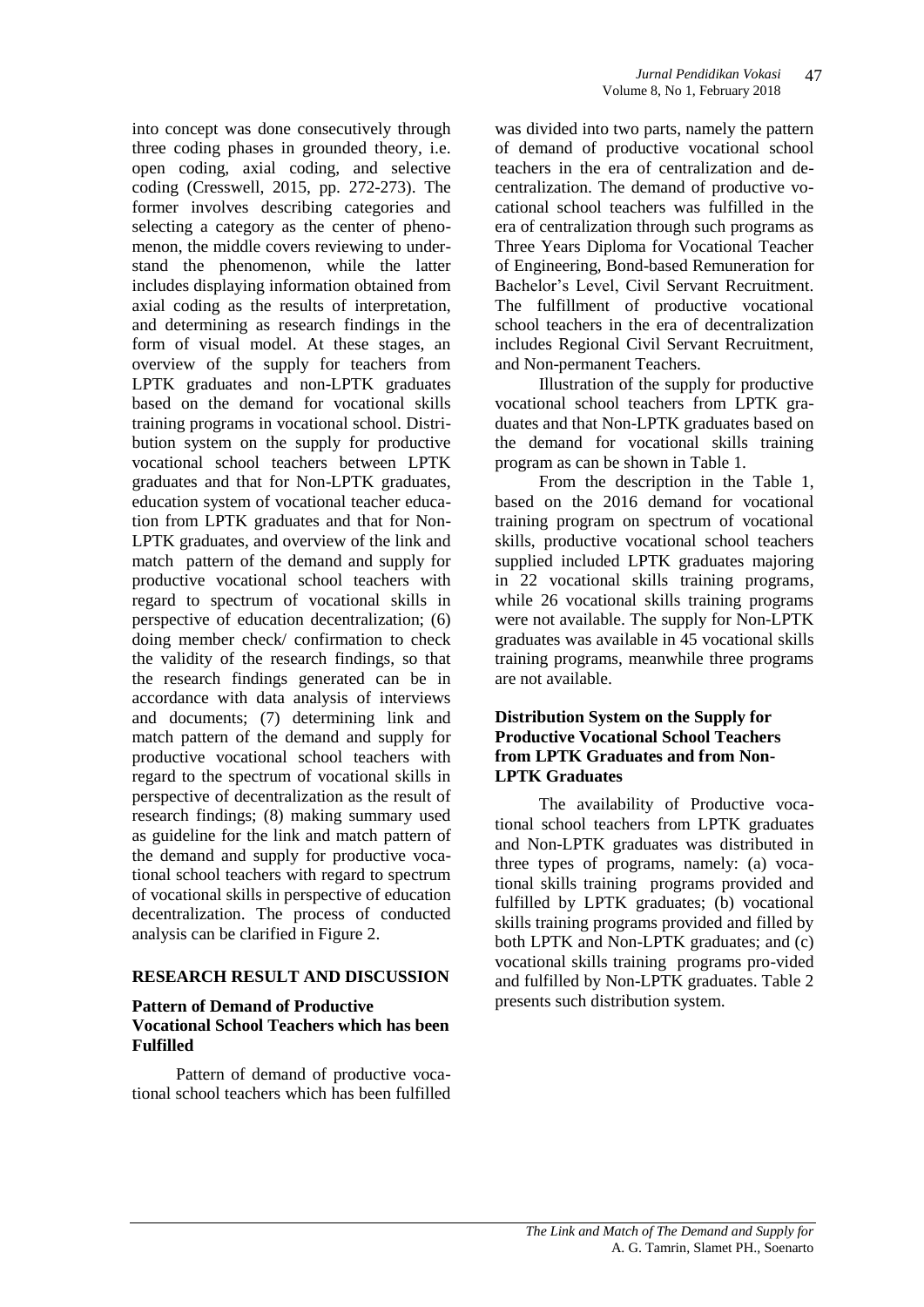|                                                        | <b>Vocational Skills Training Program</b>                          | <b>Teacher Availability</b> |               |  |
|--------------------------------------------------------|--------------------------------------------------------------------|-----------------------------|---------------|--|
| No.                                                    |                                                                    | <b>LPTK</b>                 | Non-LPTK      |  |
| <b>Expertise Field of Technology and Engineering</b>   |                                                                    |                             |               |  |
| 1.                                                     | <b>Construction and Property Technology</b>                        | Available                   | Available     |  |
| 2.                                                     | Geomatics and Geospatial Techniques                                | Available                   | Available     |  |
| 3.                                                     | <b>Electricity Engineering</b>                                     | Available                   | Available     |  |
| 4.                                                     | Mechanical Engineering                                             | Available                   | Available     |  |
| 5.                                                     | <b>Aircraft Technology</b>                                         | Not Available               | Available     |  |
| 6.                                                     | Graphics Engineering                                               | Not Available               | Available     |  |
| 7.                                                     | <b>Industrial Instrumentation Technique</b>                        | Not Available               | Available     |  |
| 8.                                                     | <b>Industrial Engineering</b>                                      | Not Available               | Available     |  |
| 9.                                                     | <b>Textile Technology</b>                                          | Not Available               | Available     |  |
| 10.                                                    | Chemical Engineering                                               | Not Available               | Available     |  |
| 11.                                                    | Automotive Engineering                                             | Available                   | Available     |  |
| 12.                                                    | Shipping Technique                                                 | Not Available               | Available     |  |
| 13.                                                    | Electrical engineering                                             | Available                   | Available     |  |
| <b>Expertise Field of Energy and Mining Expertise</b>  |                                                                    |                             |               |  |
| 1.                                                     | Petroleum Engineering                                              | Not Available               | Available     |  |
| 2.                                                     | Mining Geology                                                     | Not Available               | Available     |  |
| 3.                                                     | Renewable Energy Engineering                                       | Not Available               | Available     |  |
|                                                        | <b>Expertise Field of Information and Communication Technology</b> |                             |               |  |
| $1^{\circ}$                                            | Computer and Informatics Engineering                               | Available                   | Available     |  |
| 2.                                                     | Telecommunications engineering                                     | Not Available               | Available     |  |
|                                                        | <b>Expertise Field of Health and Social Work</b>                   |                             |               |  |
| 1.                                                     | Nursing                                                            | Not Available               | Available     |  |
| 2.                                                     | Dental health                                                      | Not Available               | Available     |  |
| 3.                                                     | Medical Laboratory Technology                                      | Not Available               | Available     |  |
| 4.                                                     | Pharmacy                                                           | Not Available               | Available     |  |
| 5.                                                     | Social Work                                                        | Not Available               | Available     |  |
|                                                        | <b>Expertise Field of Agribusiness and Agrotechnology</b>          |                             |               |  |
| 1.                                                     | <b>Agribusiness Plant</b>                                          | Available                   | Available     |  |
| 2.                                                     | Livestock Agribusiness                                             | Not Available               | Available     |  |
| 3.                                                     | Animal Health                                                      | Not Available               | Available     |  |
| 4.                                                     | Agribusiness Processing of Agricultural Products                   | Available                   | Available     |  |
| 5.                                                     | <b>Agricultural Engineering</b>                                    | Available                   | Available     |  |
| 6.                                                     | Forestry                                                           | Not Available               | Available     |  |
|                                                        | <b>Expertise Field of Maritime</b>                                 |                             |               |  |
| 1.                                                     | <b>Sailing Fishing Vessel</b>                                      | Not Available               | Available     |  |
| 2.                                                     | Shipping Commercial Ship                                           | Not Available               | Available     |  |
| 3.                                                     | Fishery                                                            | Not Available               | Available     |  |
| 4.                                                     | Processing of Fishery Products                                     | Not Available               | Available     |  |
|                                                        | <b>Expertise Field of Business and Management</b>                  |                             |               |  |
| 1.                                                     | <b>Business and Marketing</b>                                      | Available                   | Available     |  |
| 2.                                                     | Office management                                                  | Available                   | Available     |  |
| 3.                                                     | Accounting and Finance                                             | Available                   | Available     |  |
| <b>Expertise Field of Tourism</b>                      |                                                                    |                             |               |  |
| 1.                                                     | Hospitality and Tourism Services                                   | Available                   | Available     |  |
| 2.                                                     | Culinary                                                           | Available                   | Not Available |  |
| 3.                                                     | <b>Tata Beauty</b>                                                 | Available                   | Not Available |  |
| 4.                                                     | Fashion                                                            | Available                   | Not Available |  |
| <b>Expertise Field of Arts and Creative Industries</b> |                                                                    |                             |               |  |
| 1.                                                     | Art                                                                | Available                   | Available     |  |
| 2.                                                     | Creative Design and Creative Products                              | Available                   | Available     |  |
| 3.                                                     | Music Art                                                          | Available                   | Available     |  |
| 4.                                                     | Dance Arts                                                         | Available                   | Available     |  |
| 5.                                                     | Karawitan Art                                                      | Available                   | Available     |  |
| 6.                                                     | The Art of Pedalangan                                              | Not Available               | Available     |  |
| 7.                                                     | <b>Theater Arts</b>                                                | Not Available               | Available     |  |
| 8.                                                     | Art Broadcasting and Film                                          | Not Available               | Available     |  |

Table 1. The Supply for Teachers from LPTK Graduates and from Non-LPTK Graduates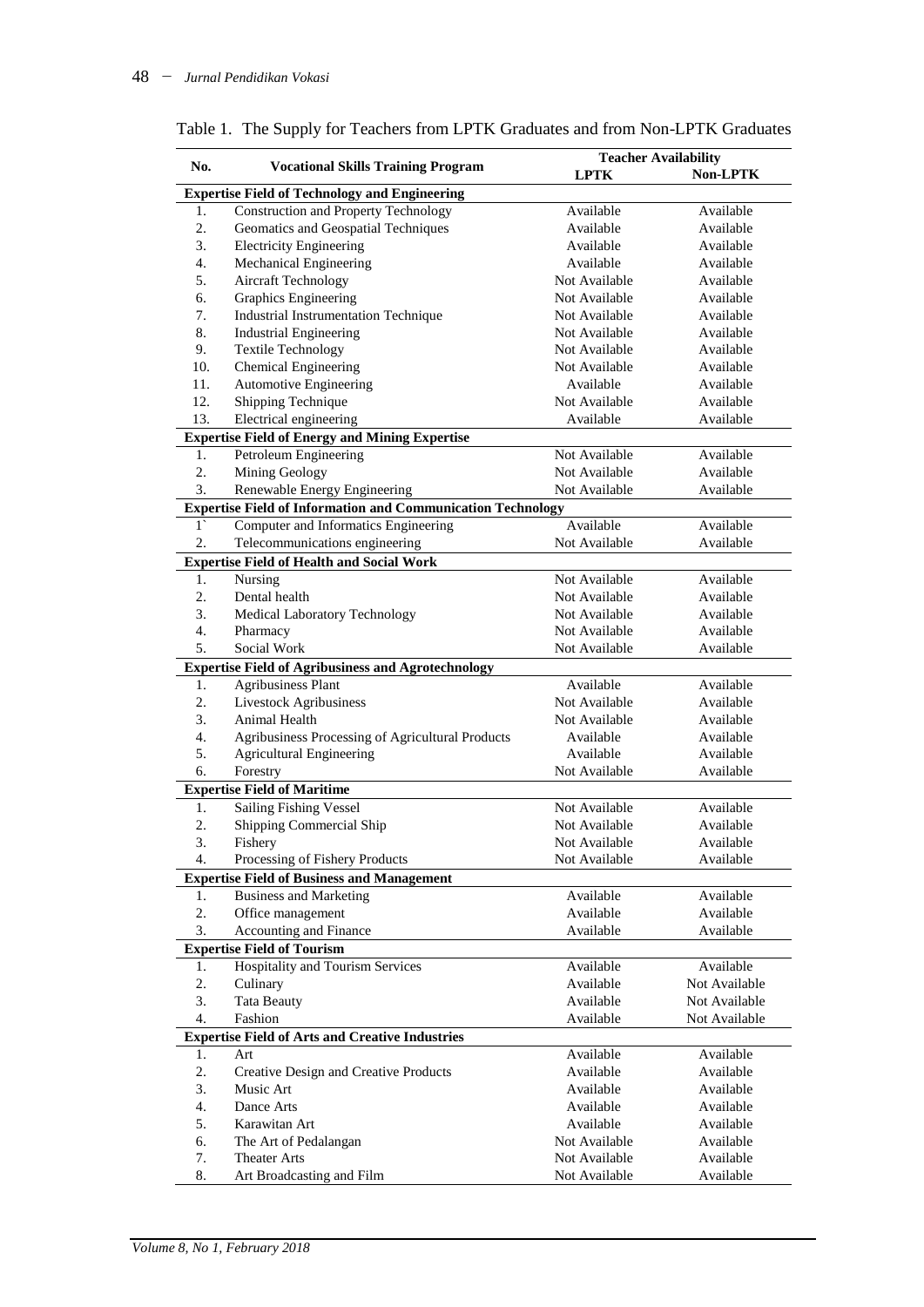| No.                                                    | <b>Vocational Training Program</b>                                 | <b>Availability</b> |          |  |  |  |
|--------------------------------------------------------|--------------------------------------------------------------------|---------------------|----------|--|--|--|
|                                                        |                                                                    | <b>LPTK</b>         | Non-LPTK |  |  |  |
|                                                        | <b>Expertise Field of Technology and Engineering</b>               |                     |          |  |  |  |
| 1.                                                     | <b>Construction and Property Technology</b>                        | V                   |          |  |  |  |
| 2.                                                     | Geomatics and Geospatial Techniques                                |                     |          |  |  |  |
| 3.                                                     | <b>Electricity Engineering</b>                                     |                     |          |  |  |  |
| 4.                                                     | Mechanical Engineering                                             |                     |          |  |  |  |
| 5.                                                     | Aircraft Technology                                                |                     |          |  |  |  |
| 6.                                                     | Graphics Engineering                                               |                     |          |  |  |  |
| 7.                                                     | <b>Industrial Instrumentation Technique</b>                        |                     |          |  |  |  |
| 8.                                                     | <b>Industrial Engineering</b>                                      |                     |          |  |  |  |
| 9.                                                     | <b>Textile Technology</b>                                          |                     |          |  |  |  |
| 10.                                                    | Chemical Engineering                                               |                     |          |  |  |  |
| 11.                                                    | Automotive Engineering                                             |                     |          |  |  |  |
| 12.                                                    | Shipping Technique                                                 |                     |          |  |  |  |
| 13.                                                    | Electrical engineering                                             |                     |          |  |  |  |
|                                                        | <b>Expertise Field of Energy and Mining Expertise</b>              |                     |          |  |  |  |
| 1.                                                     | Petroleum Engineering                                              |                     |          |  |  |  |
| 2.                                                     | Mining Geology                                                     |                     |          |  |  |  |
| 3.                                                     | Renewable Energy Engineering                                       |                     |          |  |  |  |
|                                                        | <b>Expertise Field of Information and Communication Technology</b> |                     |          |  |  |  |
| $1^{\circ}$                                            | Computer and Informatics Engineering                               |                     |          |  |  |  |
| 2.                                                     | Telecommunications engineering                                     |                     |          |  |  |  |
|                                                        | <b>Expertise Field of Health and Social Work</b>                   |                     |          |  |  |  |
| 1.                                                     | Nursing                                                            |                     |          |  |  |  |
| 2.                                                     | Dental health                                                      |                     |          |  |  |  |
| 3.                                                     | Medical Laboratory Technology                                      |                     |          |  |  |  |
| $\overline{4}$ .                                       | Pharmacy                                                           |                     |          |  |  |  |
| 5.                                                     | Social Work                                                        |                     |          |  |  |  |
|                                                        | <b>Expertise Field of Agribusiness and Agrotechnology</b>          |                     |          |  |  |  |
| 1.                                                     | <b>Agribusiness Plant</b>                                          |                     |          |  |  |  |
| 2.                                                     | Livestock Agribusiness                                             |                     |          |  |  |  |
| 3.                                                     | Animal Health                                                      |                     |          |  |  |  |
| 4.                                                     | Agribusiness Processing of Agricultural Products                   |                     |          |  |  |  |
| 5.                                                     | <b>Agricultural Engineering</b>                                    |                     |          |  |  |  |
| 6.                                                     | Forestry                                                           |                     |          |  |  |  |
|                                                        | <b>Expertise Field of Maritime</b>                                 |                     |          |  |  |  |
| 1.                                                     | <b>Sailing Fishing Vessel</b>                                      |                     |          |  |  |  |
| 2.                                                     | Shipping Commercial Ship                                           |                     |          |  |  |  |
| 3.                                                     | Fishery                                                            |                     |          |  |  |  |
| 4.                                                     | Processing of Fishery Products                                     |                     |          |  |  |  |
|                                                        | <b>Expertise Field of Business and Management</b>                  |                     |          |  |  |  |
| 1.                                                     | <b>Business and Marketing</b>                                      |                     |          |  |  |  |
| 2.                                                     | Office management                                                  |                     |          |  |  |  |
| 3.                                                     | Accounting and Finance                                             |                     |          |  |  |  |
| <b>Expertise Field of Tourism</b>                      |                                                                    |                     |          |  |  |  |
| 1.                                                     | <b>Hospitality and Tourism Services</b>                            |                     |          |  |  |  |
| 2.                                                     | Culinary                                                           |                     |          |  |  |  |
| 3.                                                     | <b>Tata Beauty</b>                                                 |                     |          |  |  |  |
| 4.                                                     | Fashion                                                            |                     |          |  |  |  |
| <b>Expertise Field of Arts and Creative Industries</b> |                                                                    |                     |          |  |  |  |
| 1.                                                     | Art                                                                |                     |          |  |  |  |
| 2.                                                     | Creative Design and Creative Products                              |                     |          |  |  |  |
| 3.                                                     | Music Art                                                          |                     |          |  |  |  |
| 4.                                                     | Dance Arts                                                         |                     |          |  |  |  |
| 5.                                                     | Karawitan Art                                                      |                     |          |  |  |  |
| 6.                                                     | The Art of Puppetry                                                |                     |          |  |  |  |
| 7.                                                     | <b>Theater Arts</b>                                                |                     |          |  |  |  |
| 8.                                                     | Art Broadcasting and Film                                          |                     |          |  |  |  |

Table 2. Distribution System for the Supply for Productive Vocational School Teachers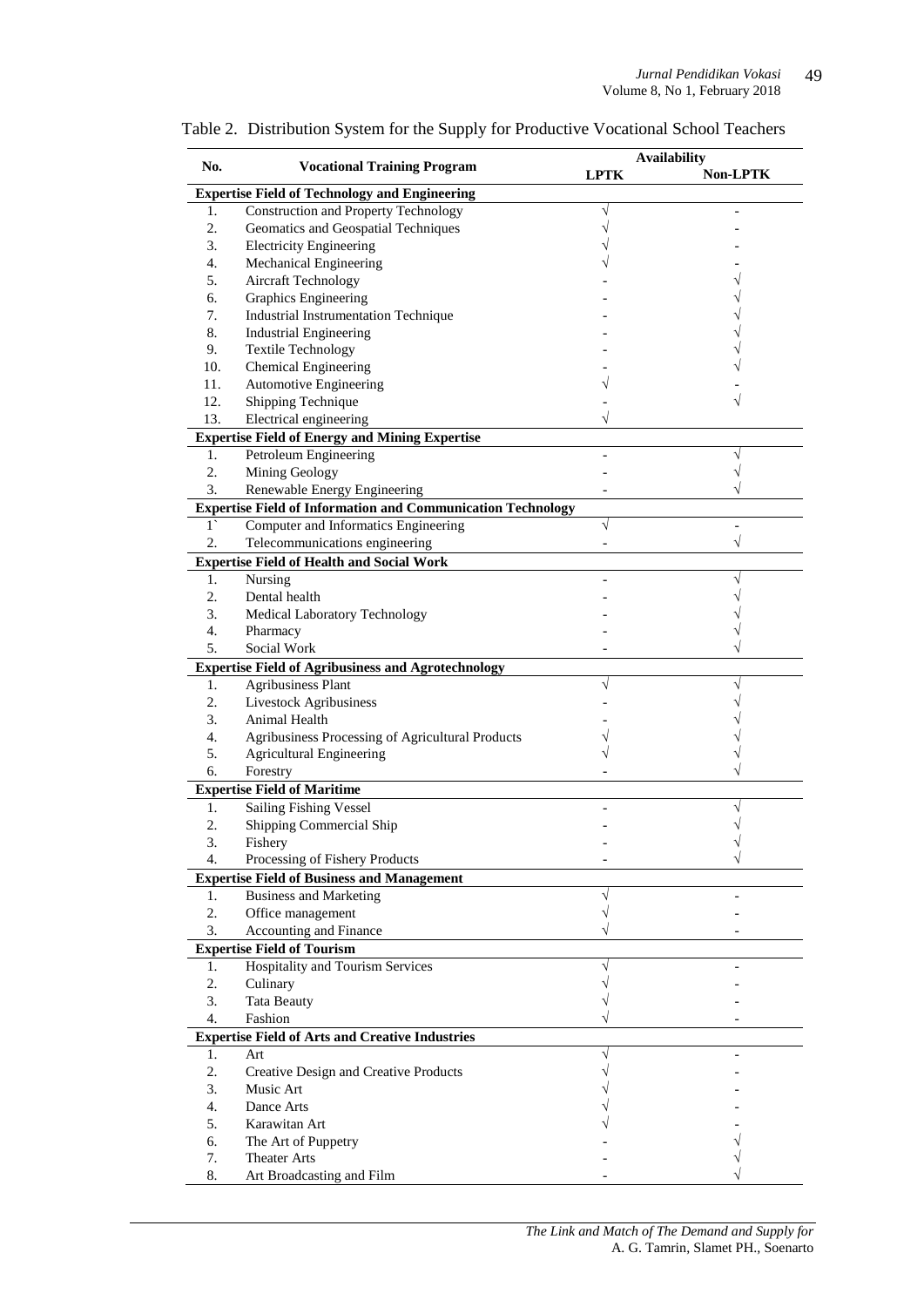

Figure 3. Overview of the Pattern of Link and match of the Demand and Supply for Productive Vocational School Teachers

### **System of Vocational Teacher Professionalism Training Program (PPG)**

The system carried out in the implementation of Vocational Teacher Professionalism Training Program (PPG) remain referred to the stages of PPG that has been implemented by increasing and refining. The added organizational systems are: (1) Issuance of government regulations binding on the provision of Vocational PPG; (2) Mapping the demand for productive vocational school teachers; (3) Assignment for vocational PPG graduates. The enhanced systems are (1) LPTK as the organizing institution; (2) Recruitment; (3) Matriculation; (4) Course materials; (5) Supervisor; and (6) Evaluation. Based on this explanation, the pattern of Vocational PPG consists of the following phases: (1) Issuance of government regulations binding on the provision of Vocational PPG; (2) Mapping the demand for productive vocational school

teachers; (3) LPTK as the organizing institution; (4) Recruitment; (5) Matriculation; (6) Course materials; (7) Supervisor; (8) Evaluation; and (9) Assignment for vocational PPG graduates. All activities mentioned above are a series that become one unity.

#### **Overview of the Link and Match Pattern of the Demand and Supply for Productive Vocational School Teachers**

The link and match pattern of the demand and supply for productive vocational school teachers is the integration between the demand for LPTK graduates and that for Non-LPTK graduates, its distribution, and the pattern of Vocational PPG which should synergize to each other in fulfilling the demand for vocational productive teachers based on expertise spectrum in vocational high school. The synergy is divided into three parts, namely the demand side, the supply side, and the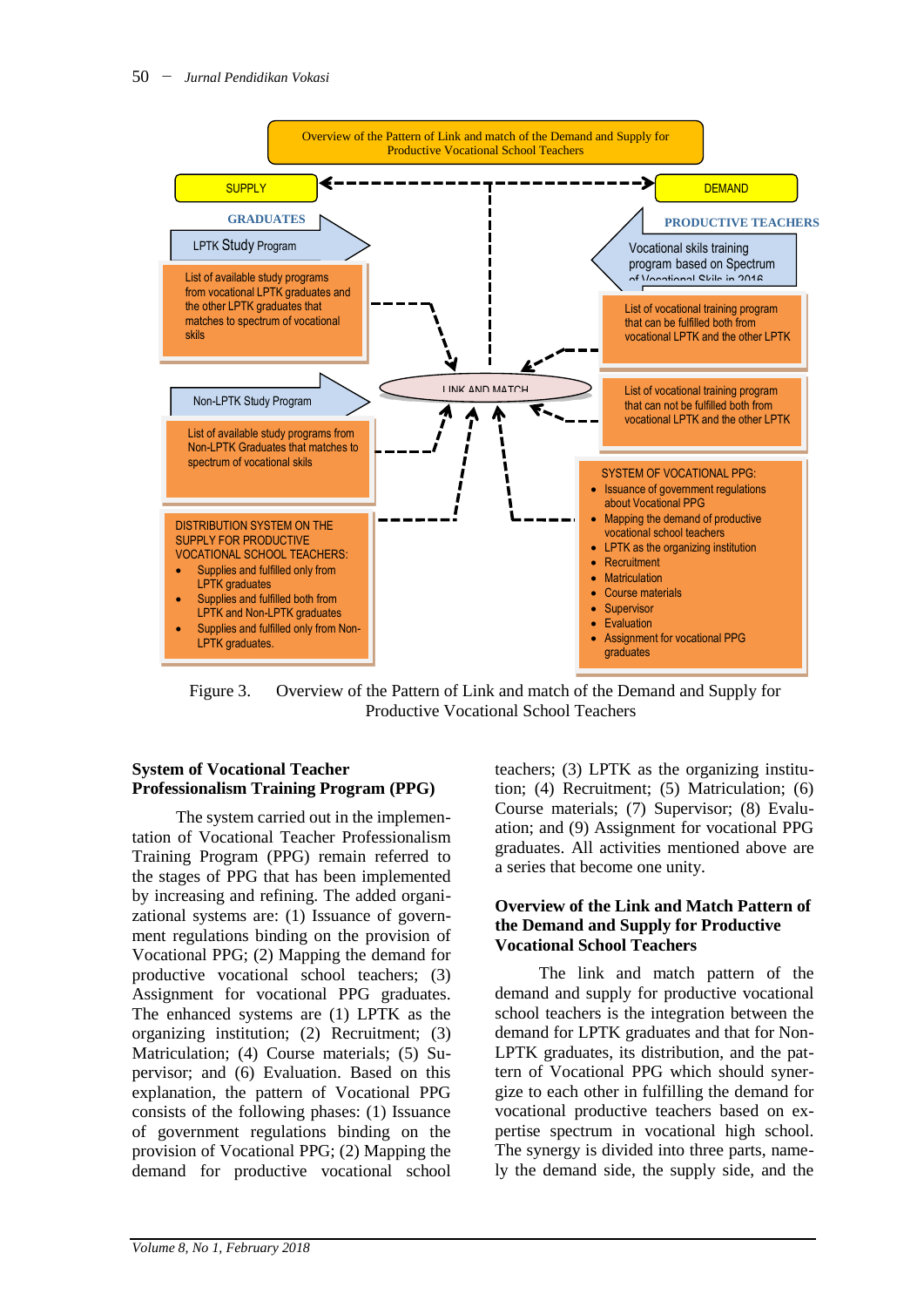link and match. Each side has an important role and must be done together to achieve the same goal.

The integration of these three parts can be described as follows: (a) Demand: the productive vocational school teachers were based on the spectrum of skills by 2016; (b) Supply: vocational training program in vocational high school based on the spectrum of vocational skills can be provided by LPTK graduates and non-LPTK graduates; (c) Link and match side: a pattern for aligning employment with the demand for productive vocational school teachers consisted of the distribution system on the supply for productive vocational school teachers between LPTK Graduates and that of Non-LPTK Graduates; the system of Vocational PPG from LPTK graduates and non-LPTK graduates; consisting of issuance of government regulations about Vocational PPG; mapping the demand for productive vocational school teachers; LPTK as the organizing institution; Recruitment; Matriculation; Course materials; Supervisor; Evaluation; and Assignment for vocational PPG graduates.

Figure 3 shows clearly the intent of the conclusions resulting from the description of the pattern of the link and match between demand and supply for productive vocational school teacher that is the integration of demand, supply, and link and match.

## **CONCLUSIONS**

Based on the results of research and discussion, the conclusions resulting from this study are as follows:

The pattern of fulfillment of demand for SMK productive teacher's requests was divided into two eras, namely: (a) Centralization era with the pattern of fulfillment of SMK productive teacher demand through Diploma III of Technical Vocational Teacher (GKT) program, S1 Academic Officer Benefit (TID) program, and selection program of Civil Servants Candidate (CPNS); (b) Decentralization era with the pattern of fulfillment of SMK productive teacher demand through the selection program of Civil Servant Candidate in certain area (CPNSD) and Non-Permanent Teacher (GTT) program.

LPTK graduates for productive teachers' demand on vocational skills training programs in vocational schools fulfilled to 22 programs, while Non-LPTK graduates fulfilled 45 from a total of 48 skill programs.

The distribution system of SMK productive teachers' availability of graduates from the vocational LPTK and non-LPTK graduates consists of three categories. They are vocational skills program provided and fulfilled (a) only from LPTK graduates totaling 19 skill programs; (b) by LPTK and non-LPTK graduates amount to 3 skill programs, and (c) only from Non-LPTK graduates totaling 26 skill programs.

The system of vocational Teacher Professionalism Training Program (PPG) from vocational LPTK graduates and from non-LPTK graduates remain refers to the PPG stage that has been implemented with the addition and refinement.

The link and match pattern of demand and supply for SMK productive teachers is based on the spectrum of vocational skills in the perspective of education decentralization is an integral part of the availability of graduates from LPTK and Non-LPTK, the distribution of graduates from LPTK and Non-LPTK, and the pattern of Vocational PPG provision. All of which must synergize each other in fulfilling the demand for SMK productive teachers based on the spectrum of SMK expertise.

With regard to the conclusions of this study, it is suggested to:

The government, in this case, the Ministry of Education and Culture, to immediately implement a link and match pattern of demand and supply for productive vocational school teachers which has been discussed in this study. The crucial thing to do is to issue a government regulation as a binding regulation for the implementation of Vocational PPG as one of the important elements from the link and match pattern generated in this study.

Higher education institutions, both LPTK and non-LPTK, to establish cooperation and synergize in the availability of graduates to fulfill the demand for productive vocational school teachers and to no longer prioritize the dichotomy between LPTK and non-LPTK to achieve the common goal of balancing the demand and supply for productive vocational school teachers.

Government at provincial level as vocational education manager in the area, to immediately formulate policies related to the